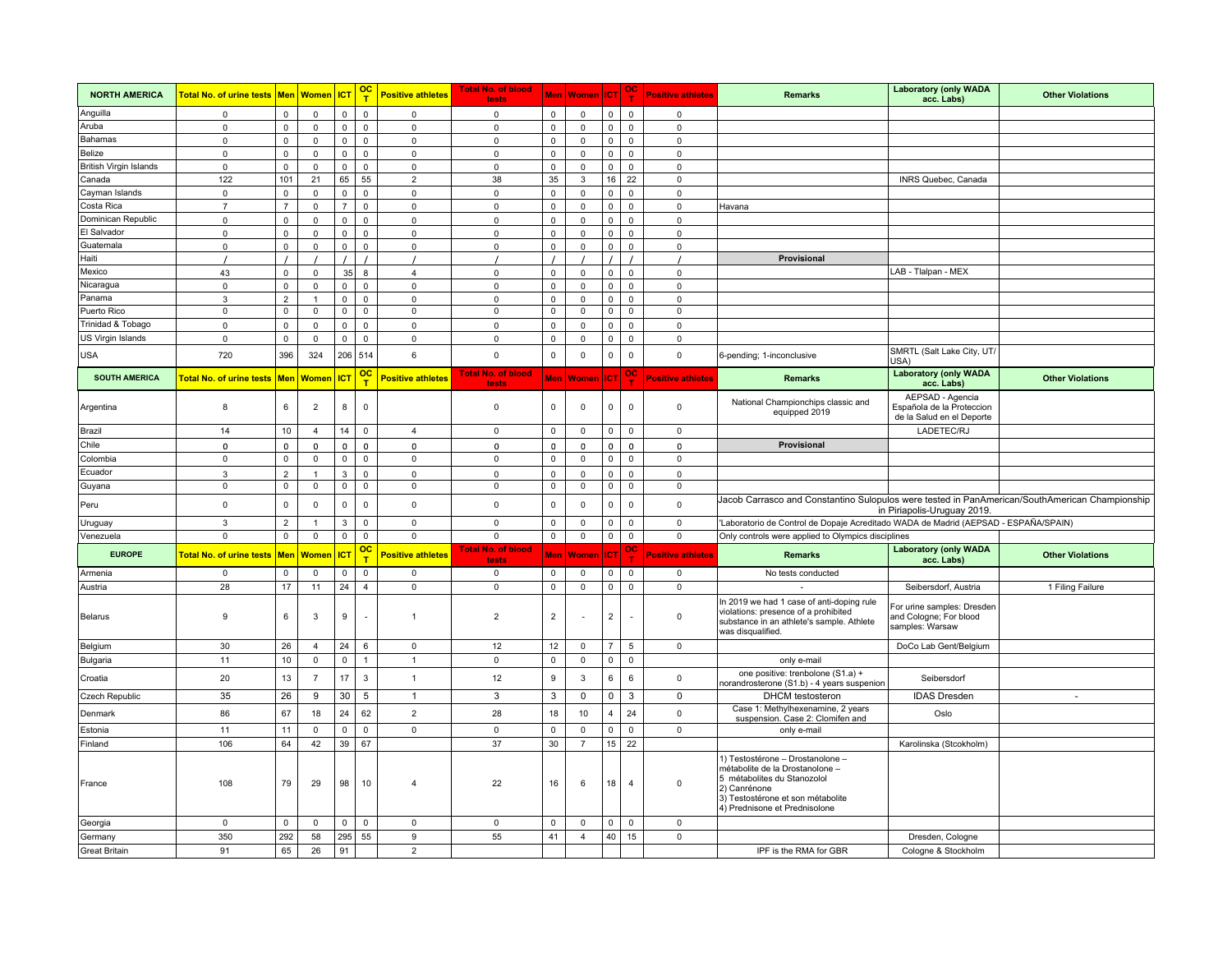| Greece               | $\mathsf 0$              | 0              | $\mathsf 0$    | $\mathsf 0$     | $\mathsf 0$                 | $\mathsf 0$              | $\mathsf 0$                 | $\mathsf 0$    | $\mathsf 0$    | $\mathsf 0$         | $\mathsf 0$    | Nil                      |                                                                                                           |                                                                                               |                                                     |
|----------------------|--------------------------|----------------|----------------|-----------------|-----------------------------|--------------------------|-----------------------------|----------------|----------------|---------------------|----------------|--------------------------|-----------------------------------------------------------------------------------------------------------|-----------------------------------------------------------------------------------------------|-----------------------------------------------------|
| Hungary              | 20                       | 14             | 6              | $18\,$          | $\overline{2}$              | $\overline{2}$           |                             |                |                |                     |                |                          | Zoltan Seres and Attila Kleisz                                                                            | Wien, Austria                                                                                 |                                                     |
| Iceland              | 14                       | 11             | 3              | 3               | 11                          | $\mathbf 0$              | $\mathbf 0$                 | 0              | 0              | 0                   | 0              | 0                        | Karolinsla Hospital                                                                                       |                                                                                               |                                                     |
| Ireland              | 5                        | 5              | $\mathsf 0$    | $5\phantom{.0}$ | $\mathsf 0$                 | $\mathsf 0$              | $\mathsf 0$                 | $\mathsf 0$    | $\mathsf 0$    | $\mathsf 0$         | 0              | $\mathsf 0$              |                                                                                                           | Doha                                                                                          | None                                                |
| Israel               |                          |                |                |                 |                             |                          |                             |                |                | $\prime$            |                |                          | no longer a member                                                                                        |                                                                                               |                                                     |
| Italy                | 38                       | 30             | 8              | 38              | $\mathsf 0$                 | $\pmb{0}$                | $\mathbf 3$                 | $\mathsf 0$    | $\mathbf{3}$   | 3                   | $\mathsf 0$    | $\mathsf 0$              |                                                                                                           | <b>GHENT and Rome NADAO</b>                                                                   |                                                     |
| Latvia               | 21                       | 18             | 3              | 16              | $\overline{5}$              | $\mathbf{3}$             | $\overline{7}$              | 6              | $\mathbf{1}$   | $\mathbf{3}$        | $\overline{4}$ | $\mathbf 0$              |                                                                                                           | <b>IDAS Dresden</b>                                                                           |                                                     |
| Lithuania            | $\overline{4}$           | $\overline{4}$ | $\mathsf 0$    | $\overline{4}$  | $\mathsf 0$                 | $\overline{2}$           | $\mathsf 0$                 | $\mathsf 0$    | $\mathsf 0$    | $\mathsf 0$         | 0              | $\mathsf 0$              | dehydrochloromrtyl-testosterone (DHCMT)<br>and ibutamoren                                                 | Poland Abti-Doping Laboratory                                                                 |                                                     |
| Luxembourg           | $\mathbf{0}$             | 0              | $\mathbf 0$    | $\mathbf 0$     | $\mathsf 0$                 | $\mathbf 0$              | $\mathbf{0}$                | $\mathsf 0$    | $\mathsf 0$    | $\mathbf 0$         | $\mathbf 0$    | $\prime$                 | $\prime$                                                                                                  | $\prime$                                                                                      | $\prime$                                            |
| Malta                |                          |                |                |                 |                             |                          |                             |                |                | $\prime$            |                |                          | Provisional                                                                                               |                                                                                               |                                                     |
| Netherlands          | 33                       | 18             | 15             | 33              |                             | $\overline{2}$           | 0                           | $\mathsf 0$    | $\mathsf 0$    | $\mathsf 0$         | $\mathbf 0$    | $\mathbf 0$              |                                                                                                           | Germany, Cologne                                                                              |                                                     |
| Norway               | 150                      | 109            | 41             | 55              | 95                          | $\mathbf 0$              | 25                          | 14             | 11             | $\mathsf{O}\xspace$ | 25             | 0                        |                                                                                                           | Oslo Lab                                                                                      |                                                     |
| Poland               | 42                       | 31             | 11             | 34              | 8                           | $\mathbf{1}$             | $\overline{4}$              | $\overline{4}$ | $\mathsf 0$    | $\mathsf{O}\xspace$ | $\overline{4}$ | $\mathsf 0$              |                                                                                                           |                                                                                               |                                                     |
| Romania              | $\overline{2}$           | $\overline{2}$ | $\sim$         |                 | $\overline{2}$              | $\overline{\phantom{a}}$ | $\overline{1}$              | $\mathbf{1}$   |                |                     | $\mathbf{1}$   |                          |                                                                                                           | Romanian Doping Control<br>Laboratory, Bucharest                                              |                                                     |
| Russia               | 231                      | 127            | 95             | 105             | 126                         | 8                        | $\overline{7}$              | $\overline{4}$ | 3              | 3                   | $\overline{4}$ | $\mathbf{0}$             |                                                                                                           |                                                                                               |                                                     |
| Serbia               | $\mathsf 0$              | $\mathsf 0$    | $\mathsf 0$    | $\mathsf 0$     | $\mathsf 0$                 | $\mathsf 0$              | $\mathsf 0$                 | $\mathsf 0$    | $\mathsf 0$    | $\mathsf 0$         | $\mathsf 0$    | $\mathbf 0$              |                                                                                                           |                                                                                               |                                                     |
| Slovakia             | $\mathsf 0$              | 0              | 0              | $\mathsf 0$     | $\mathsf 0$                 | $\mathsf 0$              | $\mathsf 0$                 | $\mathsf 0$    | $\mathsf 0$    | $\mathsf 0$         | 0              | $\mathsf 0$              |                                                                                                           |                                                                                               |                                                     |
| Slovenia             | 6                        | 6              | $\mathbf 0$    | 6               | $\mathbf 0$                 | $\mathbf{1}$             | $\mathbf 0$                 | $\mathsf 0$    | $\mathsf 0$    | $\mathbf 0$         | $\mathbf 0$    |                          | Seibersdorf                                                                                               |                                                                                               |                                                     |
| Spain                | 24                       | 18             | 6              | 24              | $\mathsf 0$                 | $\mathbf{1}$             | $\mathsf 0$                 |                |                |                     |                |                          | Positive: Carlos Hita (Ostarine)                                                                          | Madrid                                                                                        | none                                                |
| Sweden               | 171                      | 117            | 54             | 72              | 99                          | $\overline{2}$           | 8                           | 8              | $\mathsf 0$    | $\mathsf 0$         | 8              | $\mathsf 0$              |                                                                                                           | Stockholm                                                                                     | 1 refusal and 1 "participation while<br>ineligible" |
| Switzerland          | $\overline{7}$           | $\,$ 5 $\,$    | $\overline{2}$ | $\overline{7}$  | $\mathbf 0$                 | $\mathsf 0$              | $\mathsf 0$                 | $\mathsf 0$    | $\mathsf 0$    | $\mathbf 0$         | $\mathbf 0$    | $\mathbf 0$              | 3 results are still pending                                                                               | Deutsche Sporthochschule KölnInstitut für Biochemie<br>Am Sportpark Müngersdorf 6, 50933 Köln |                                                     |
| Turkey               | $\mathsf 0$              | $\mathsf 0$    | $\mathsf 0$    | $\mathsf 0$     | $\mathsf 0$                 | $\mathsf 0$              | $\mathsf 0$                 | $\mathsf 0$    | $\mathsf 0$    | $\mathsf 0$         | $\mathsf 0$    | $\Omega$                 |                                                                                                           |                                                                                               |                                                     |
| Ukraine              | 251                      | 73             | 178            | 135             | 116                         | 10                       | 74                          | 50             | 24             | 73                  | $\overline{1}$ | 0                        |                                                                                                           | Warsaw & Cologne                                                                              |                                                     |
| <b>ASIA</b>          | Total No. of urine tests | <b>Men</b>     | <b>Women</b>   | <b>ICT</b>      | $\overline{\text{oc}}$<br>T | <b>Positive athletes</b> | Total No. of blood<br>tests |                | Men Women      | <b>ICT</b>          |                | <b>Positive athletes</b> | <b>Remarks</b>                                                                                            | <b>Laboratory (only WADA</b><br>acc. Labs)                                                    | <b>Other Violations</b>                             |
| Chinese Taipei       | 19                       | 13             | 6              | 19              | $\mathsf 0$                 | 0                        | $\mathbf 0$                 | $\mathbf 0$    | 0              | $\mathsf 0$         | 0              | 0                        |                                                                                                           | WADA Accredired Tokyo Lab                                                                     |                                                     |
|                      |                          |                |                |                 |                             |                          |                             |                |                |                     |                |                          |                                                                                                           |                                                                                               |                                                     |
| Bangladesh           |                          |                |                |                 |                             |                          |                             |                |                |                     |                |                          | Provisional                                                                                               |                                                                                               |                                                     |
| Brunei               |                          | $\overline{1}$ |                |                 |                             |                          |                             |                |                | $\prime$            | $\prime$       |                          | Provisional                                                                                               |                                                                                               |                                                     |
| Hong Kong, China     | $\overline{2}$           | $\overline{2}$ | $\mathsf 0$    | $\mathbf 0$     | $\overline{2}$              | Nil                      | Nil                         | Nil            | Nil            | Nil                 | Nil            | Nil                      | National Dope Testing Laboratory (New<br>Delhi, India)                                                    |                                                                                               |                                                     |
| India                | 28                       | 18             | 10             | 28              | $\sim$                      | 12                       | 6                           | $\overline{4}$ | $\overline{2}$ | 6                   | ÷,             |                          |                                                                                                           | NADA, india                                                                                   |                                                     |
| Indonesia            | $\mathsf 0$              | 3              | $\overline{2}$ | $\overline{5}$  | $\mathsf 0$                 | $\mathbf{0}$             | $\mathbf 0$                 | $\mathsf 0$    | $\mathbf{0}$   | $\mathsf 0$         | $\mathbf 0$    | $\mathbf 0$              | APC 2019 HK & World open chps<br><b>UAE2019</b>                                                           |                                                                                               |                                                     |
| Iran                 | $\mathsf 0$              | 0              | $\mathsf 0$    | $\mathbf 0$     | $\mathsf 0$                 | $\mathsf 0$              | $\mathsf 0$                 | $\mathsf 0$    | $\mathsf 0$    | $\mathbf 0$         | $\mathbf 0$    |                          |                                                                                                           |                                                                                               |                                                     |
| Iraq                 | 10                       | 10             | $\pmb{0}$      | $\overline{2}$  | 8                           | $\overline{2}$           | $\mathbf 0$                 | $\mathsf 0$    | $\mathsf 0$    | $\mathsf 0$         | 0              | $\mathsf 0$              |                                                                                                           | German Sports university                                                                      | Asian championship - KAZAKHSTAN                     |
| Japan                | 38                       | 32             | 6              | 38              | 0                           | $\mathbf{1}$             | $\mathbf 0$                 | 0              | 0              | $\mathbf 0$         | $\mathbf 0$    |                          | metenolone, boldione, clomifene                                                                           | Mitsubishi Kagaku Bio-clinical                                                                |                                                     |
| Jordan               |                          |                |                |                 |                             |                          |                             |                |                |                     |                |                          |                                                                                                           |                                                                                               |                                                     |
| Kazakhstan           | 13                       | 9              | $\overline{4}$ | $\mathsf 0$     | 13                          | $\mathbf{1}$             | $\sim$                      | $\sim$         | $\sim$         |                     | $\sim$         | $\sim$                   | $\sim$                                                                                                    | Cologne, Germany                                                                              | $\overline{\phantom{a}}$                            |
| Kuwait               |                          |                |                |                 |                             |                          |                             |                |                |                     |                |                          |                                                                                                           |                                                                                               |                                                     |
|                      | $\mathbf 0$              | 0              | $\mathbf 0$    | 0               | 0                           | $\mathbf 0$              | $\mathbf 0$                 | $\mathbf 0$    | $\mathbf 0$    | 0                   | 0              | $\mathbf 0$              | $\sim$                                                                                                    |                                                                                               | $\sim$                                              |
| Kyrgystan<br>Lebanon | 16                       | 16             |                |                 |                             | $\mathbf 0$              |                             |                |                |                     |                |                          |                                                                                                           | CMC Laboratory - Beirut Lebano                                                                |                                                     |
| Malaysia             |                          |                |                |                 |                             |                          |                             |                |                |                     |                |                          |                                                                                                           |                                                                                               |                                                     |
| Mongolia             | 10                       | 9              | $\mathbf{1}$   | $\overline{7}$  | 3                           | $\mathbf 0$              |                             |                |                |                     |                |                          |                                                                                                           | Kist Doping Control Center/South Korea                                                        |                                                     |
| Oman                 |                          |                |                |                 |                             |                          |                             |                |                |                     |                |                          |                                                                                                           |                                                                                               |                                                     |
| Pakistan             |                          |                |                |                 |                             |                          |                             |                |                |                     |                |                          |                                                                                                           |                                                                                               |                                                     |
| Philippines          | $\overline{7}$           | 3              | 4              | $\mathbf{1}$    | 0                           | 0                        | 0                           | 0              | 0              | $\mathbf 0$         | 0              | 0                        |                                                                                                           | India                                                                                         |                                                     |
| Singapore            | 20                       | 15             | 5              | 20              | $\mathsf 0$                 | $\mathbf{1}$             |                             |                |                |                     |                |                          | CONDUCTED AT SINGAPORE<br>POWERLIFTING OPEN 2016 +<br>SINGAPORE POWERLIFTING<br><b>INVITATIONALS 2016</b> | NDTL New Delhi, India<br>(WADA AFFILIATE)                                                     |                                                     |
| South Korea          | $\mathbf 0$              | 0              | $\mathbf 0$    | $\mathsf 0$     | $\mathsf 0$                 | $\mathsf 0$              | $\mathsf 0$                 | 0              | $\mathbf 0$    | $\mathsf 0$         | $\mathsf 0$    | $\mathbf 0$              |                                                                                                           |                                                                                               |                                                     |
| Sri Lanka            | $\mathsf 0$              | $\mathbf 0$    | $\mathsf 0$    | $\mathbf 0$     | $\mathbf 0$                 | $\mathsf 0$              | $\mathsf 0$                 | $\mathsf 0$    | $\mathsf 0$    | $\mathbf 0$         | 0              | $\mathsf 0$              | During the national trials Srilankaanti<br>doping federation was invited. But no<br>testing were done.    |                                                                                               |                                                     |